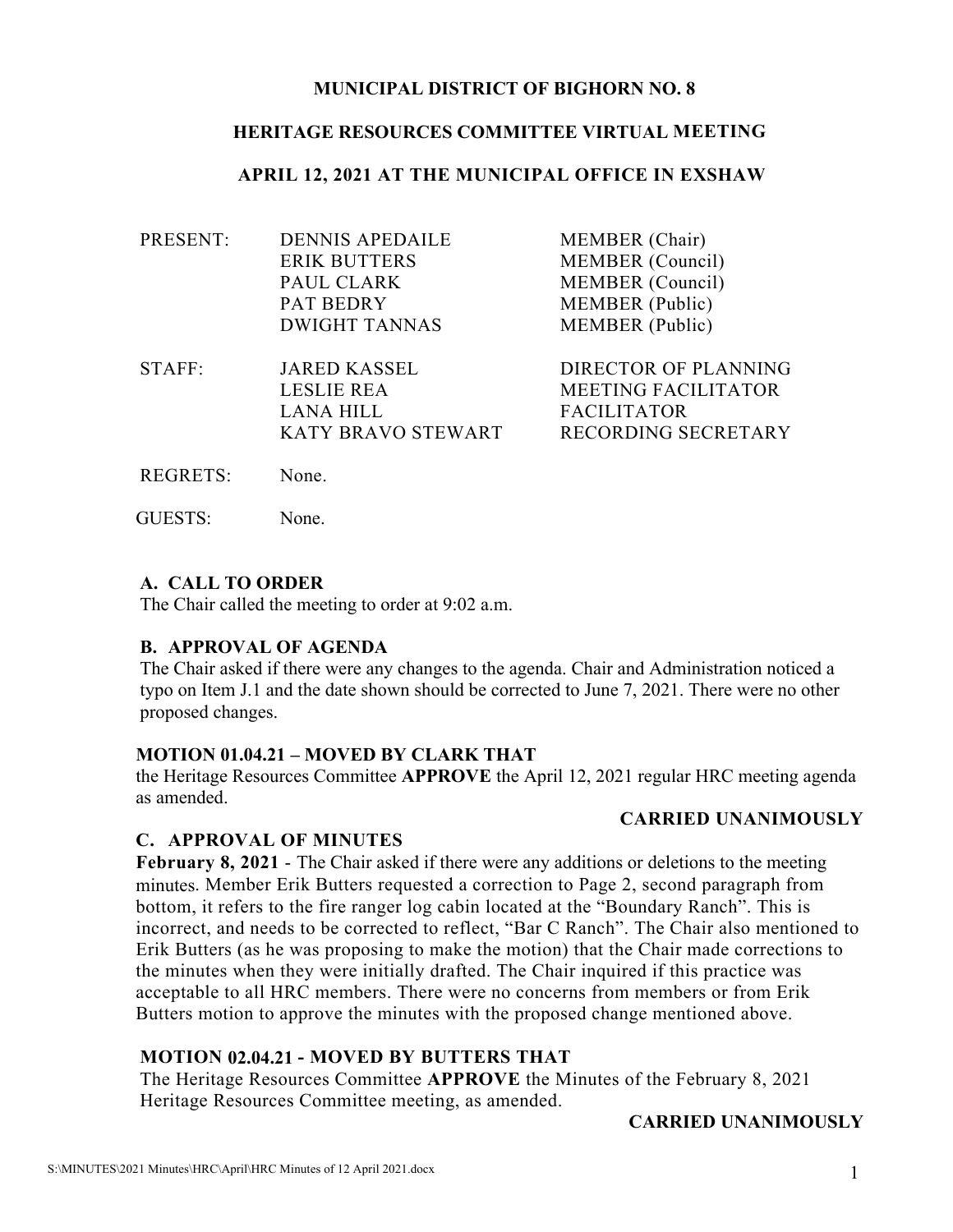# **D. BUSINESS ARISING FROM MINUTES**

# **1. HRC 2022 Heritage Calendars – photograph selection**

The Chair and a few other members were unable to select photographs due to the incompatibility with the link provided by Administration to DropBox. Member Paul Clark was able to select 5-photographs from the link provided to members.

It was recommended by the Chair and members that the link be resent, and that they can choose from those selected number of photographs. The final decision of the photographs for the 2022 Heritage Calendar would be decided electronically by email, rather than delaying the project further until the next meeting agenda.

The members discussed the 5 photographs selected by Member Paul Clark, and indicated they were happy with all photographs selected. Initially there was discussion of concern regarding one photograph that should not be used, because it was taken in MD of Rocky View County. However, in the Chair's opinion, even though it is not a picture taken in the MD of Bighorn, it is a photograph of a prominent long-term resident (Guy Gibson). As long as HRC provides a commentary explaining reason for utilizing this photograph it can be justified to use in the 2022 Heritage Calendar. This way occasionally we can have these types of photographs in the calendar. The Chair requested each member to provide feedback on this perspective from members.

Member Erik Butters agreed with the Chair, stating that Guy Gibson was a long-term resident of the MD. Mr. Butters has an actual copy of the photograph and can provide more information to Administration, if needed.

Member Paul Clark also agreed and believes it is a great idea to include these types of photographs occasionally. Prominent people are also important to recognize, and not just the boundaries of the MD of Bighorn. Mr. Clark also noted that in the initial 2020 Heritage Calendar there was only a few photographs that represented women in the MD of Bighorn and proposes more women should be recognized in the 2022 Heritage Calendar. Member Pat Bedry had no issues because the land used to be all the same, boundaries are

just a line in the sand. The same activities carried over into both MD's (Bighorn and Rocky View).

Member Dwight Tannas agreed as well, he said it is a great representative photograph of a "general round up" that was Ranchers coming together over vast amounts of land, including the MD of Bighorn. These are all important aspects of the ranching industry, and the prominent people that participated in these activities.

There was a brief discussion about the lack of safety protection provided to Coal Miners back in the day. Member Erik Butters noticed that based on the photograph they are working underground with no breathing apparatus and little to no safety gear.

Member Pat Bedry inquired when calendars would be scheduled for distribution. The Chair stated that the 2020 Heritage Calendars were out late November and December 2019. It was noted that cost of creating each 2020 calendar was around \$7.00, but HRC will not be charging the public.

Chair reiterated that the rest of the photographs will be selected via electronically. He will leave it with Administration regarding timing and if it needs to be moved ahead prior to the next meeting.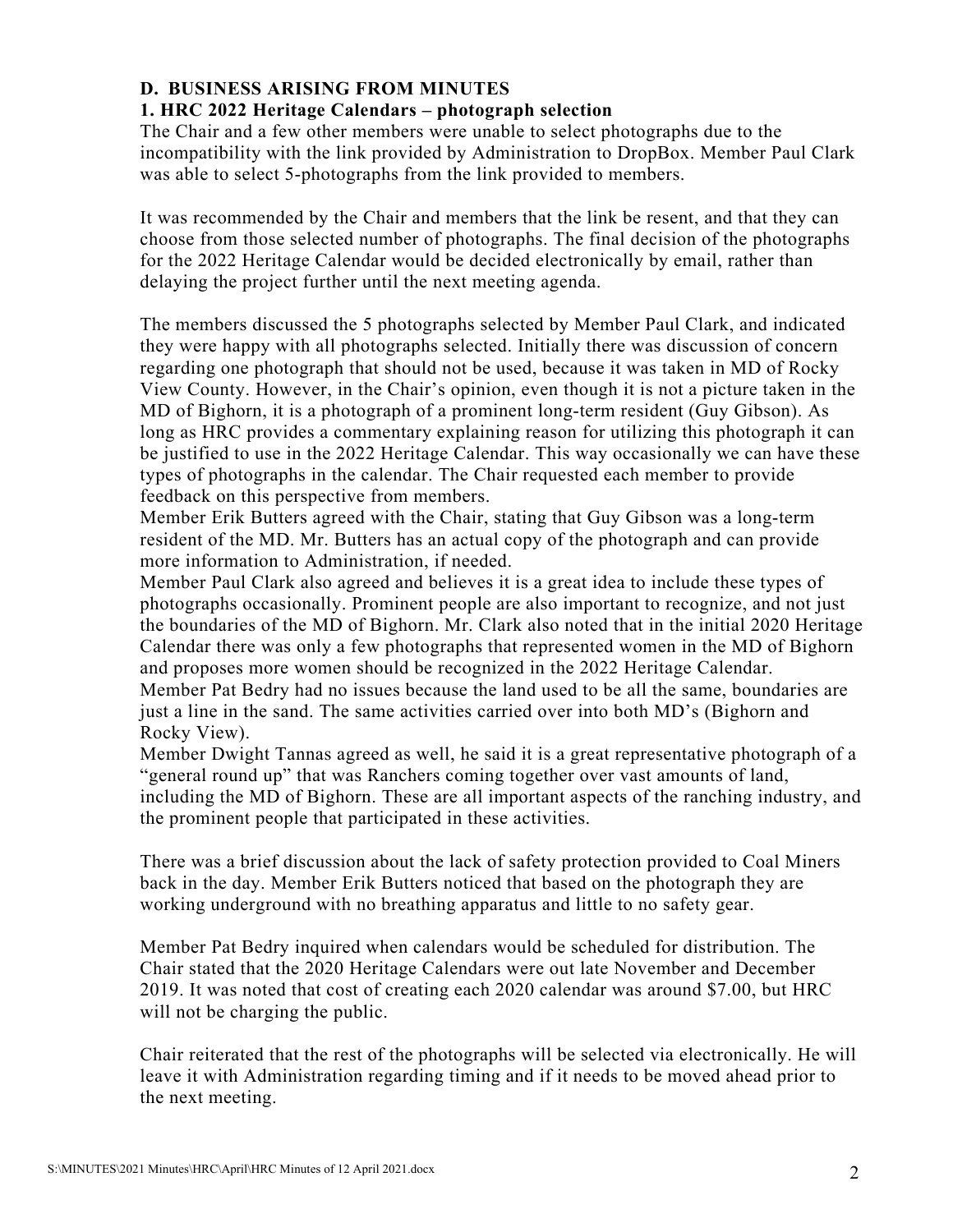# **2. Site Visits for HRC Members**

The Chair stated that he was very supportive of these types of activities for HRC members, but not entirely sure if these daytrips can be done during Covid-19. There was a discussion regarding the different locations that members thought would be ideal to liaise with. They are: Canmore Museum, Stockman's Cochrane, Cochrane Hospital at Cochrane Ranch, and CHAP<sub>s.</sub>

Member Pat Bedry stated that there should be no issues for site visits, as they all would be wearing masks and sanitizing. Plus, many of the HRC members have more than likely been immunized. The Chair recommended that Administration contact some of the listed organizations on behalf of HRC to see if tours are currently being provided. The Chair also recalled that, in the past, HRC would usually have an Agenda connected with a visit and arrange to have a brief meeting at the site.

Director of Planning, Jared Kassel, stated that currently MD protocol is that no in-person meetings can take place for Administration. How those apply to committees and council, he would need to investigate. Regardless, no in-person meetings are permitted, and therefore any Site Visits would not be permitted at this time so long as those protocols are in place.

It was clarified between the Chair and Director of Planning that Administration will investigate the following: if the MD protocols would allow for Site Visits for committee members, and if there are any locations currently open. The Director of Planning stated that due to the current Provincial Regulations, many venues are now closed to the public, including libraries and museums. However, he will send an email to members confirming this.

There was no further discussion.

# **E. UNFINISHED BUSINESS**

#### **1. Tracking Form**

The Chair and members reviewed the Tracking Form document and the following discussions:

The Chair noted that the McDougall Church is now completed, and that they did a fantastic job.

5.2 – The Chair requested that, "Continue to collect archival material" and any donations that HRC be placed on the Agenda for the next meeting. There was discussion regarding no space for storage for physical items currently at the MD office.

5.5 – "Develop creative tools to engage community in local heritage" - The Chair requested this be added on the next meeting Agenda for discussion. Member Erik Butters commented that HRC currently has the Oral History Projects on the MD website and MD Youtube Channel, which has been a great engagement tool with the communities and the public. It would be discussed further at the next meeting.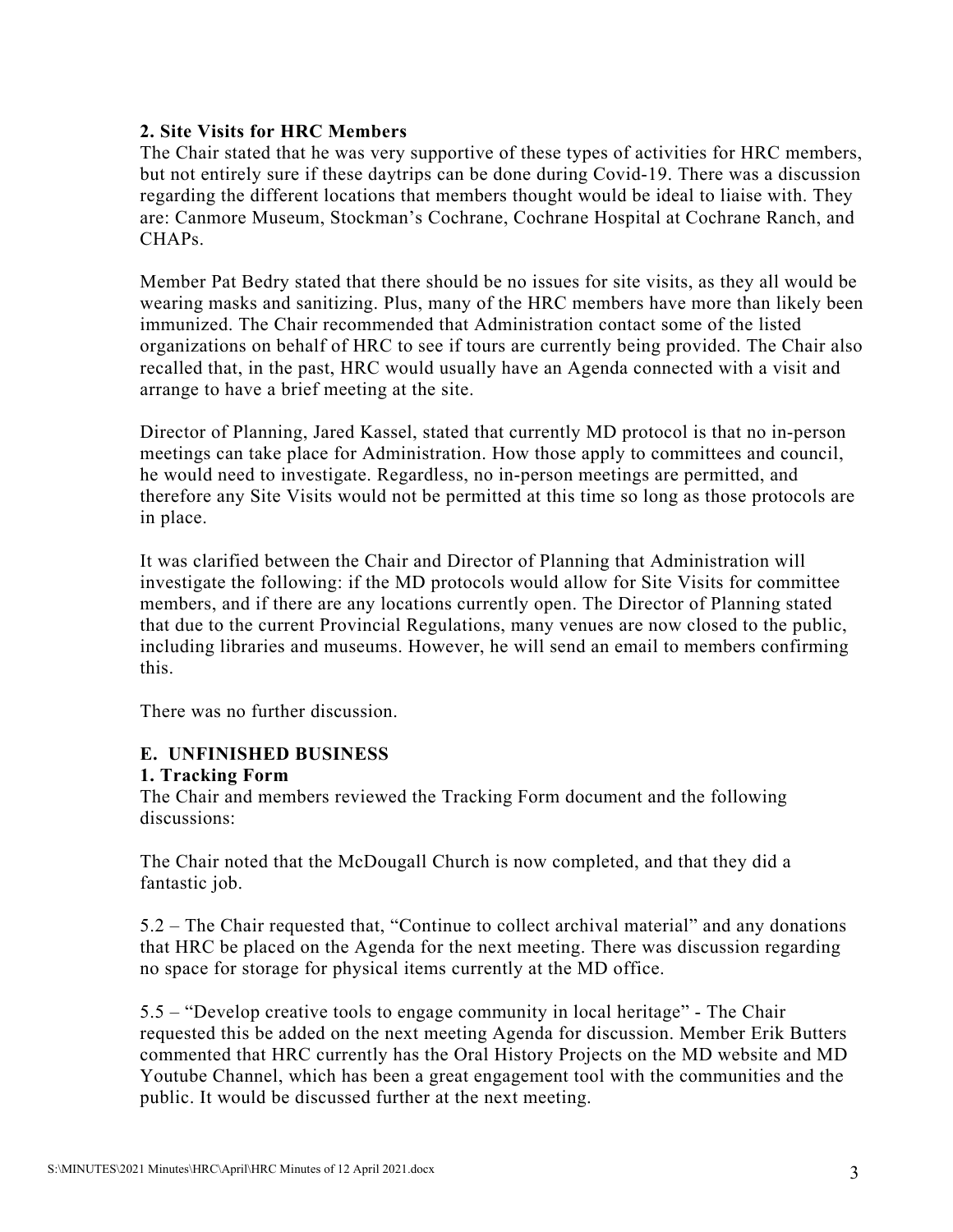6.1 – The Chair noted that this section of the Tracking Form has an additional list of places to visit.

Other ideas – The Chair inquired about book research done by Ian MacGregor. Member Paul Clark stated that he had discussions with Mr. MacGregor. Member Paul Clark was hoping there was research collected about Jerry Potts (Montana-Alberta plainsman, buffalo hunter, horse trader, interpreter and scout of Blood Tribe and Scots heritage. 1840-1896), and if there was a possible connection in terms of any family relation. However, all the MacGregor research was for Carraig Ridge Subdivision, none of the research would be relevant to HRC. It was recommended this be removed from the tracking form.

Member Pat Bedry mentioned that there was the Potts Ranch and Jimmy Harrison house southwest of Cochrane which was quite significant in terms of Historical references to the MD of Bighorn. Member Paul Clark recalls a book that has huge reference to Jerry Potts in time transition and treaties made. There was discussion regarding space at the MD of Bighorn and donated archival materials. Provided there is a space issue at the office, the Chair mentioned that perhaps HRC could have a small space in museum locations in Town of Cochrane or Canmore. This would be discussed further at the next HRC meeting.

Discussion about Artists in the MD that should be recognized. Referred to a project about "Paint the Barn" and local Photography. The Chair requested this be added to the next meeting Agenda for discussion.

**F. NEW BUSINESS** NONE

**G. CORRESPONDENCE** NONE

# **H. EDUCATIONAL/INFORMATIONAL ITEMS NONE**

**I. IN CAMERA 1. Oral History Project Budget and Interview List for 2022** The Chair requested a motion to go in-camera. Discussion about going In-Camera.

# **MOTION 03.04.21 – MOVED BY BUTTERS THAT**

the Heritage Resources Committee go **IN-CAMERA** at 9:43 a.m.

# **MOTION 04.04.21 – MOVED BY BEDRY THAT**

the Heritage Resources Committee come out of **IN-CAMERA** at 10:22 a.m.

#### **J. NEXT MEETING DATE**

All members agreed on the June 7, 2021 date for the next HRC meeting.

#### **K. ADJOURNMENT**

#### **MOTION 05.04.21 – MOVED BY CLARK THAT**

the Heritage Resources Committee adjourn the meeting at 10:24 a.m.